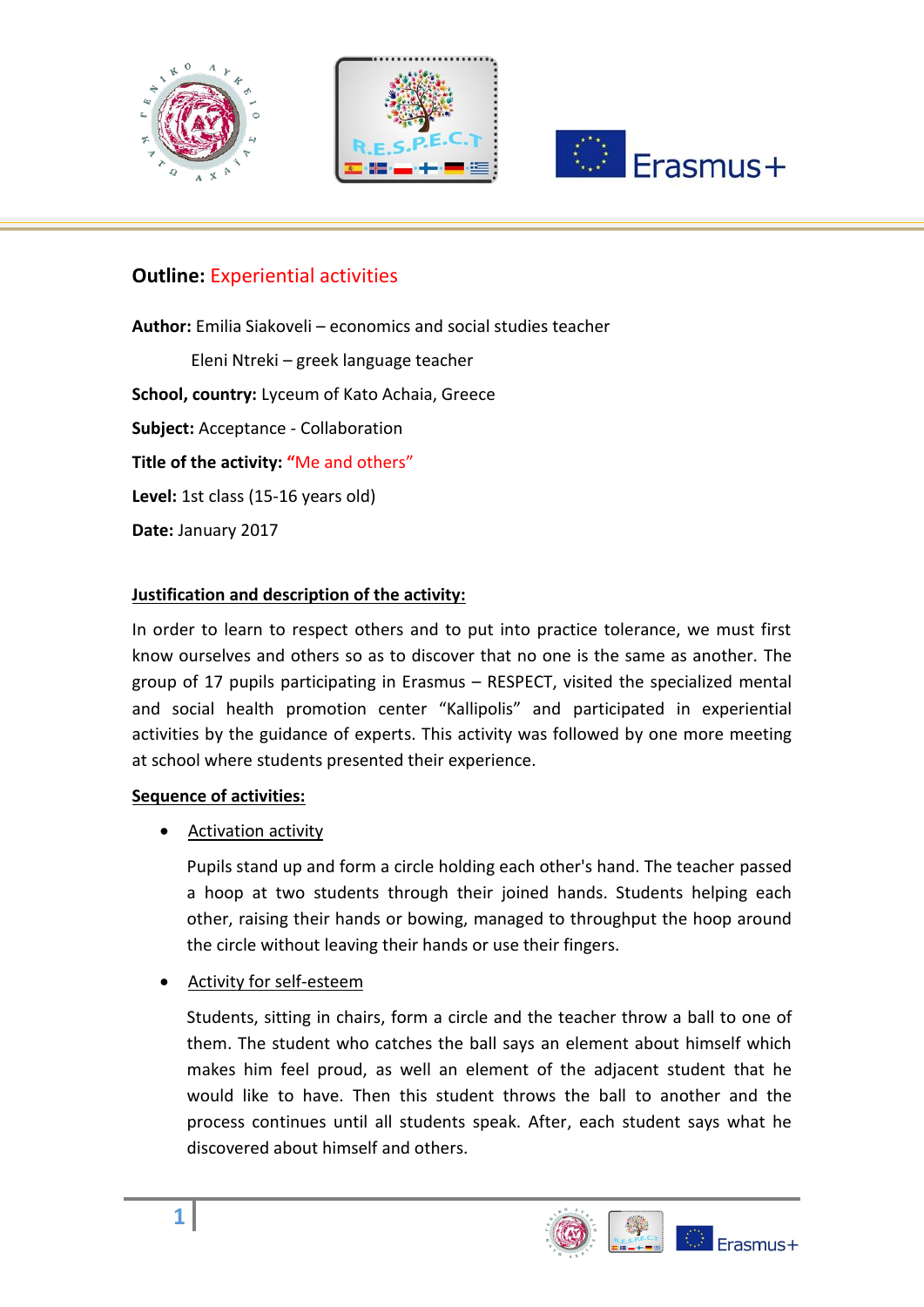# • Trust and collaboration activity

Students gathered in a piece of cloth that was stretched out on the floor. They had to work together in order to find a way to turn upside down the piece of cloth while they were on it. This activity was done in two groups.

# "I am", "I like" and "I dislike" activity

Students work in groups of 4-5 persons. Each group is sitting in chairs placed in a circle. Each student says something that he likes and something that does not like. Students can refer to anything they like and do not like feelings, characteristics, concepts, etc. Similarities and differences become more clear and precise.

• Presentation of the experience

Students (divided in 3 groups of 5-6 persons) presented experience and feelings gained by the above activities.

# **Products/instruments of evaluation:**

Students discussed about how they perceive diversity, respect, acceptance and collaboration. They expressed their feelings and they identified the benefits of participating in these experiential activities. Finally they collaborated and presented their experience from actions in which they were involved.

## **Sessions:**

Two sessions (1 at "Kallipolis", and 1 at school).

## **Grouping:**

The hole group, or groups of 4 - 6 students, according to the activity.

#### **Resources:**

Paper sheets, colored pencils, balls.

#### **Spaces/Contexts**:

Mental and social health promotion center "Kallipolis", school library.

## **Recommendations of the authors for putting it into practice:**

This activity is suitable for tightening relations between members of a group, as well as the development of cooperation and acceptance relations.